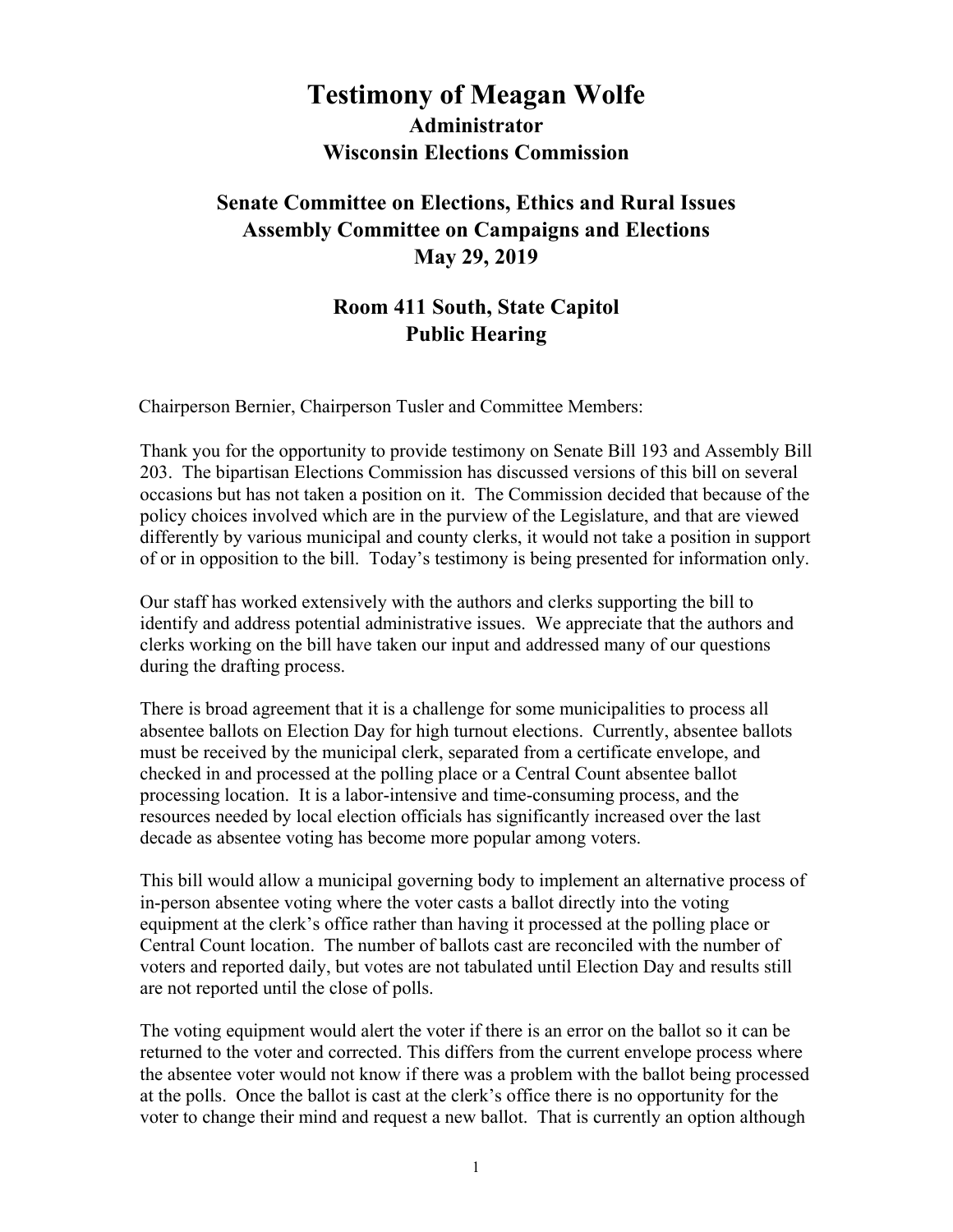it is not widely used during most elections. Voters who may wish to retain this option would still be able to vote an absentee ballot at the clerk's office using the current certificate envelope method.

Under the bill, the Wisconsin Elections Commission (WEC) would be responsible for establishing a procedure for certifying municipalities who wish to use the alternative process. The Wisconsin Elections Commission would be responsible for reviewing interested municipality's plans to ensure compliance with the statutory requirements including: that the municipality's in-person absentee locations have internet connectivity to the statewide voter registration system, review of municipal ordinance or authority, and review of the municipality's plan for securing voting equipment and ballots in a double-lock location at the end of each day. Most notably, the bill requires municipalities using the alternative process to have voting equipment which can capture images of the front and back of the ballot and which can create the necessary write-in reports. The Wisconsin Elections Commission would be required to develop a voting equipment protocol that includes testing these features in order to certify that municipalities have the equipment needed to use the alternative process.

The bill allows the WEC 60 days to review and approve municipality's use of the alternative process. It may be useful to extend the timeline for approval from 60 days to 90 to ensure that municipalities, counties, and the state have adequate time between and prior to elections to prepare for the implementation of the new process.

Throughout the drafting process the WEC has been given opportunities to review drafts and provide feedback. As with any new legislation, Elections Commission staff has identified policy and procedural changes, including the following:

- 1. One overarching policy consideration WEC staff has previously identified is the trade-off between the efficiencies the process may offer for municipalities which choose to implement it and the differences in voting procedures it will create between neighboring municipalities. It is impossible to know for certain how much voters will question their voting process being different from that in a neighboring municipality. If significant concerns or confusion results, both the WEC and local election officials will need to communicate effectively regarding the new optional process.
- 2. The bill shifts the processing of in-person absentee ballots from election inspectors to municipal clerks and their staffs. Because the major political parties have a statutory right to nominate individuals to serve as election inspectors, this may be seen as both an administrative and a policy change related to the respective roles of local election officials and the involvement of political party representatives. We have not heard concerns from the major political parties regarding this change but want to make you aware of the difference.
- 3. For county clerks who program voting equipment for municipalities, Section 5.84(1)(b) may require the county clerk to schedule the programming at an earlier date as determined by municipalities which choose to conduct the alternate process. A municipality using the alternative process must notify the county clerk at least 70 days before Election Day and must submit a plan to the Elections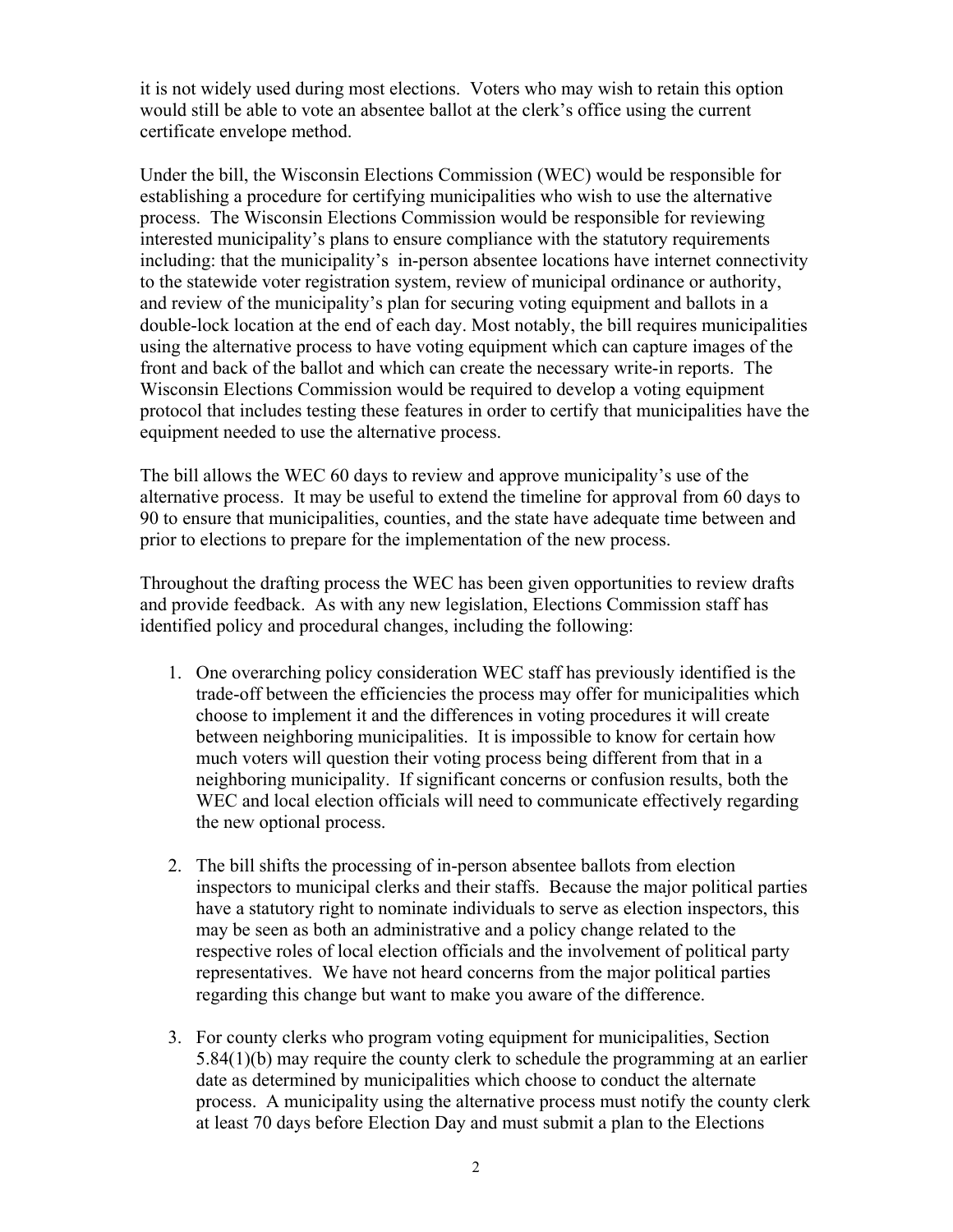Commission at least 60 days prior to the first day of using the process. It is possible the municipality may not know whether the Commission has approved their process prior to the deadline for notifying the county.

- 4. The bill limits the opportunity to use the alternative process to municipalities with newer voting equipment that captures digital images of ballots. It also introduces new methods of counting write-in votes. Currently write-in votes must be examined individually by election inspectors to determine the elector's intent. The bill would allow the use of a write-in report or write-in section of the results tape. The write-in report functionality of newer voting equipment has not previously been tested by the WEC as part of its voting equipment certification process because it is not required under current statutes. The WEC would need to implement a testing protocol for that function and test it on voting equipment systems which have already been approved and are in use in Wisconsin and apply those standards to any subsequent systems undergoing testing. While voting equipment vendors have stated that they believe their write-in report functionality does tabulate write-in votes in a way that could accommodate the alternative process, the WEC has not verified that is the case.
- 5. The bill would modify the location for challenging voters. Challenges are rare but those related to in-person absentee voters would be conducted at the clerk's office, meaning that potential challengers would need to attend voting hours for up to two weeks rather than only on Election Day. The challenge structure proposed in the bill would also allow voters to be present during a potential challenge and to potentially remedy the challenge, whereas when using the Election Day, envelope process the absentee voter is not present. Challenges to absentee ballots submitted by mail or through Special Voting Deputies would still be initiated at the polling place.
- 6. The bill also requires all in-person absentee voters to state their name and address when requesting a ballot in the clerk's office, which is not currently required but would ensure transparency for any observers who are present.
- 7. The bill changes the current rule that an absentee ballot is not counted if it is discovered that the voter died before Election Day, which is possible because the ballot is not processed until that day. The bill would remove the requirement that a ballot of an absentee voter who has since died be located and rejected for all absentee voters, not only those using the alternative process. Clerks report that the current rule is enforced unevenly because municipal clerks do not always know of a recent death in time to pull the ballot.
- 8. While the bill does not specifically require changes to the statewide voter registration system, WEC staff believes some changes may be required which can be absorbed in the agency's budget and will allow for enhanced tracking and reporting for municipalities who are using the alternative process.

The Elections Commission has not taken a position on the policy changes outlined above, or whether the alternative voting process established in the bill is the best method of alleviating the challenge of processing all absentee ballots on Election Day. However,